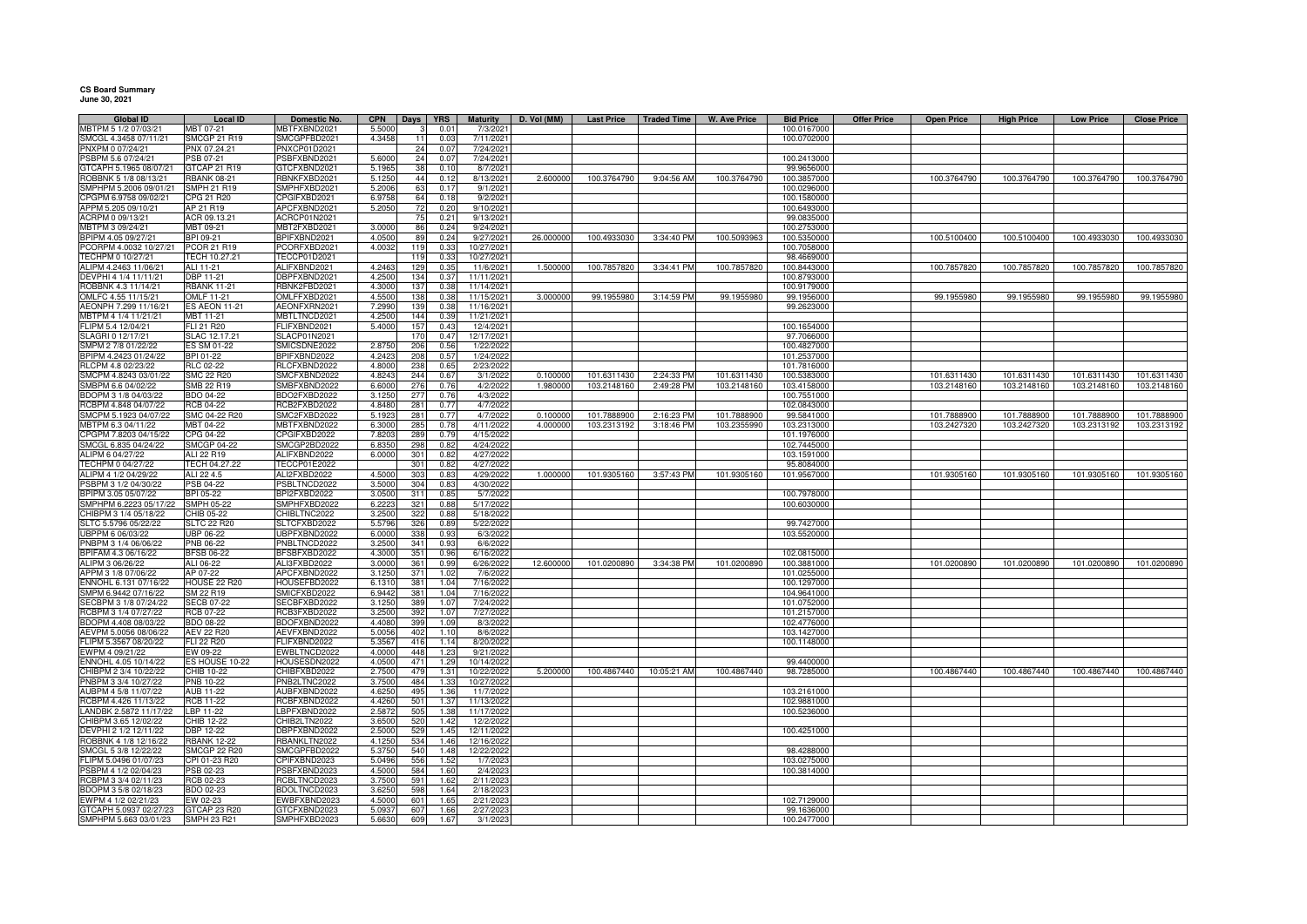| <b>Global ID</b>                              | <b>Local ID</b>                | Domestic No.        | <b>CPN</b><br>Days <b>YRS</b>  | <b>Maturity</b>       | D. Vol (MM) | <b>Last Price</b> | Traded Time | W. Ave Price               | <b>Bid Price</b> | <b>Offer Price</b> | <b>Open Price</b> | <b>High Price</b> | <b>Low Price</b> | <b>Close Price</b> |
|-----------------------------------------------|--------------------------------|---------------------|--------------------------------|-----------------------|-------------|-------------------|-------------|----------------------------|------------------|--------------------|-------------------|-------------------|------------------|--------------------|
| SMCPM 6 1/4 03/19/23                          | SMC 23 R21                     | SMCFXBND2023        | 6.2500<br>627<br>1.72          | 3/19/2023             |             |                   |             |                            | 105.7621000      |                    |                   |                   |                  |                    |
| MBTPM 4 1/2 04/24/23                          | MBT 04-23                      | <b>MBTFXBND2023</b> | 4.5000<br>663<br>1.82          | 4/24/2023             |             |                   |             |                            | 102.9957000      |                    |                   |                   |                  |                    |
| PNBPM 3 7/8 04/26/23                          | PNB 04-23                      | NBLTNCD2023         | 3.8750<br>665<br>1.82          | 4/26/202              |             |                   |             |                            |                  |                    |                   |                   |                  |                    |
| EDCPM 4.7312 05/03/23                         | <b>EDC 23 R19</b>              | DCFXBND2023         | 4.7312<br>672<br>1.84          | 5/3/2023              |             |                   |             |                            | 103.4344000      |                    |                   |                   |                  |                    |
| SECBPM 3 7/8 05/08/23                         | <b>SECB 05-23</b>              | SECBLTNC2023        | 3.8750<br>677<br>1.85          | 5/8/2023              |             |                   |             |                            |                  |                    |                   |                   |                  |                    |
| BPIPM 3 3/4 05/24/23                          | BPI 05-23                      | <b>BPILTNCD2023</b> | 3.7500<br>693<br>1.90          | 5/24/2023             |             |                   |             |                            |                  |                    |                   |                   |                  |                    |
| ACPM 3.92 07/07/23                            | AC 23 R22                      | ACFXBOND2023        | 737<br>3.9200<br>2.02          | 7/7/202               | 1.400000    | 101.3895130       | 3:58:38 PM  | 101.3895130                | 97.4702000       |                    | 101.3895130       | 101.3895130       | 101.3895130      | 101.3895130        |
| SMCGL 4.7575 07/11/23                         | <b>SMCGP 23 R21</b>            | SMCGPFBD2023        | 4.7575<br>741<br>2.03          | 7/11/202              |             |                   |             |                            | 98.1122000       |                    |                   |                   |                  |                    |
| GLOPM 5.2792 07/17/23                         | GLO 23 R20                     | GLOFXBND2023        | 5.2792<br>747<br>2.05          | 7/17/202              |             |                   |             |                            | 104.9089000      |                    |                   |                   |                  |                    |
| RLCPM 3.683 07/17/23                          | <b>RLC 07-23</b>               | ILCFXBND2023        | 3.6830<br>747<br>2.05          | 7/17/202              |             |                   |             |                            | 101.7417000      |                    |                   |                   |                  |                    |
| SMPHPM 2.4565 08/05/23                        | SMPH 08-23                     | SMPH2FBD2023        | 2.456<br>766<br>2.10           | 8/5/202               |             |                   |             |                            | 99.7081000       |                    |                   |                   |                  |                    |
| SMCGL 6 3/4 08/17/23                          | SMCGP 08-23 R21                | SMCGP2BD2023        | 6.7500<br>778<br>2.13          | 8/17/202              |             |                   |             |                            | 101.4846000      |                    |                   |                   |                  |                    |
| UBPPM 4 3/8 08/21/23                          | <b>UBP 08-23</b>               | <b>JBPLTNCD2023</b> | 4.3750<br>782<br>2.14          | 8/21/2023             |             |                   |             |                            |                  |                    |                   |                   |                  |                    |
| MBTPM 3 1/2 09/19/23                          | MBT 09-23                      | MBTLTNCD2023        | 3.5000<br>811<br>2.22          | 9/19/2023             |             |                   |             |                            |                  |                    |                   |                   |                  |                    |
| RCBPM 3.2 09/30/23                            | RCB 09-23                      | RCBFXBND2023        | 822<br>2.25<br>3.2000          | 9/30/2023             | 0.300000    | 100.6495490       | 9:47:36 AM  | 100.6495490                | 100.8682000      |                    | 100.6495490       | 100.6495490       | 100.6495490      | 100.6495490        |
| ALIPM 7.0239 10/05/23                         | ALI 23 R21                     | ALI2FXBD2023        | 7.0239<br>827<br>2.26          | 10/5/2023             |             |                   |             |                            | 103.2045000      |                    |                   |                   |                  |                    |
| ALIPM 3.8915 10/07/23                         | ALI 23 R22                     | ALIFXBND2023        | 3.891<br>829<br>2.27           | 10/7/2023             |             |                   |             |                            | 99.7623000       |                    |                   |                   |                  |                    |
| PCORPM 4.5219 10/27/23                        | <b>PCOR 23 R21</b>             | CORFXBD2023         | 4.521<br>849<br>2.32           | 10/27/2023            | 14,830000   | 101.7002310       | 2:54:47 PM  | 101.7002310                | 97,3464000       |                    | 101.7002310       | 101.7002310       | 101.7002310      | 101.7002310        |
| DELMPI 3.484 10/30/23                         | DMPI 10-23                     | MPIFXBD2023         | 3.484<br>852<br>2.3            | 10/30/202             |             |                   |             |                            | 99.4081000       |                    |                   |                   |                  |                    |
| SECBPM 4 1/2 11/02/23                         | <b>SECB 11-23</b>              | SECB2LTN2023        | 4.5000<br>855<br>2.34          | 11/2/2023             |             |                   |             |                            |                  |                    |                   |                   |                  |                    |
| BDOPM 4 3/8 11/07/23                          | BDO 11-23                      | BDO2LTNC2023        | 4.375<br>860<br>2.36           | 11/7/2023             |             |                   |             |                            |                  |                    |                   |                   |                  |                    |
| FLIPM 5.4333 11/08/23                         | FLI 23 R20                     | LIFXBND2023         | 5.433<br>861<br>2.36           | 11/8/202              |             |                   |             |                            | 100.9541000      |                    |                   |                   |                  |                    |
| AEONPH 7.695 11/16/23                         | <b>S AEON 11-23</b>            | AEONFXRN2023        | 7.695<br>869<br>2.38           | 11/16/202             |             |                   |             |                            | 95.7178000       |                    |                   |                   |                  |                    |
| AEVPM 2.8403 11/16/23                         | AEV 11-23                      | AEV2FXBD2023        | 2.840<br>869<br>2.38           | 11/16/2023            |             |                   |             |                            | 99.5207000       |                    |                   |                   |                  |                    |
| FLIPM 3.3353 11/18/23                         | FLI 11-23                      | FLI2FXBD2023        | 2.39<br>3.335<br>871           | 11/18/2023            |             |                   |             |                            | 99.8518000       | 100.7668000        |                   |                   |                  |                    |
| AEVPM 4.6188 11/21/23                         | AEV 23 R20                     | AEVFXBND2023        | 2.39<br>4.6188<br>874          | 11/21/2023            |             |                   |             |                            | 98.3134000       |                    |                   |                   |                  |                    |
| EWPM 4 5/8 12/07/23                           | EW 12-23                       | EWBLTNCD2023        | 890<br>2.44<br>4.6250          | 12/7/2023             |             |                   |             |                            |                  |                    |                   |                   |                  |                    |
| SMPM 5.159 12/09/23                           | SM 23 R21                      | SMICFXBD2023        | 2.44<br>5.1590<br>892          | 12/9/2023             | 3.000000    | 103.2523190       | 10:49:54 AM | 103.2523190                | 105.5221000      |                    | 103.2523190       | 103.2523190       | 103.2523190      | 103.2523190        |
| UBPPM 2 3/4 12/09/23                          | <b>UBP 12-23</b>               | JBPFXBND2023        | 2.44<br>892<br>2.7500          | 12/9/2023             |             |                   |             |                            | 100.3530000      |                    |                   |                   |                  |                    |
| VLLPM 8 12/21/23                              | <b>JLL 23 R21</b>              | /LLFXBND2023        | 904<br>2.48<br>8,0000          | 12/21/202             |             |                   |             |                            | 102.4789000      |                    |                   |                   |                  |                    |
| CHIBPM 4.55 01/12/24                          | CHIB 01-24                     | <b>CHIBLTNC2024</b> | 4.5500<br>926<br>2.54          | 1/12/2024             |             |                   |             |                            |                  |                    |                   |                   |                  |                    |
| ROBBNK 4 7/8 01/16/24                         | <b>RBANK 01-24</b>             | <b>BANKLTN2024</b>  | 4.8750<br>930<br>2.55          | 1/16/2024             |             |                   |             |                            |                  |                    |                   |                   |                  |                    |
| FDCPM 6.1458 01/24/24                         | <b>FDC 24 R21</b>              | DCFXBND2024         | 6.1458<br>938<br>2.57          | 1/24/2024             |             |                   |             |                            | 101.8327000      |                    |                   |                   |                  |                    |
| APPM 7.5095 01/25/24                          | AP 24 R22                      | APCFXBND2024        | 7.509<br>939<br>2.5            | 1/25/2024             | 5.000000    | 107.3501860       | 3:53:08 PM  | 107.3501860                | 106.9412000      | 114.9939000        | 107.3501860       | 107.3501860       | 107.3501860      | 107.3501860        |
| ALIPM 5 01/30/24                              | ALI 24 R20                     | ALIFXBND2024        | 944<br>5.000<br>2.59           | 1/30/2024             |             |                   |             |                            | 101.1533000      |                    |                   |                   |                  |                    |
| TELPM 5.2813 02/06/24                         | <b>FEL 24 R21</b>              | TELFXBND2024        | 5.281<br>951<br>2.60           | 2/6/2024              |             |                   |             |                            | 99.4719000       |                    |                   |                   |                  |                    |
| PSBPM 5 02/09/24                              | SB 02-24                       | SBLTNCD2024         | 5.000<br>954<br>2.61           | 2/9/2024              |             |                   |             |                            |                  |                    |                   |                   |                  |                    |
| CHIBPM 2 1/2 02/18/24                         | HIB 02-24                      | HIBFXBD2024         | 2.500<br>96<br>2.64            | 2/18/2024             |             |                   |             |                            | 99.9999000       |                    |                   |                   |                  |                    |
| CPGPM 4.8467 03/01/24                         |                                | PGIFXBD2024         | 4.846<br>975<br>2.6            | 3/1/2024              |             |                   |             |                            | 99.0008000       |                    |                   |                   |                  |                    |
| SMCPM 5.284 03/01/24                          | PG 03-24<br>SMC 24 R22         | SMCFXBND2024        | 5.2840<br>975<br>2.67          | 3/1/2024              |             |                   |             |                            | 101.3284000      |                    |                   |                   |                  |                    |
| STIEPM 5.8085 03/23/24                        | STIESG 24 R22                  | STIGFXBD2024        | 5.8085<br>997<br>2.73          | 3/23/2024             |             |                   |             |                            | 92.1264000       |                    |                   |                   |                  |                    |
|                                               |                                |                     |                                |                       |             |                   |             |                            |                  |                    |                   |                   |                  |                    |
| MEGPM 5.3535 03/28/24                         | <b>MEG 24 R22</b>              | MEGFXBND2024        | 5.353<br>2.74<br>1002          | 3/28/2024             |             |                   |             |                            | 98.9979000       |                    |                   |                   |                  |                    |
| RCBPM 5 1/2 03/28/24                          | RCB 03-24                      | RCBLTNCD2024        | 5.5000<br>2.74<br>1002         | 3/28/2024             |             |                   |             |                            |                  |                    |                   |                   |                  |                    |
| TOLPM 5 1/2 03/31/24                          | <b>MNTC 24 R21</b>             | MNTCFXBD2024        | 5.5000<br>1005<br>2.75         | 3/31/2024             | 1.000000    |                   |             |                            | 98.7422000       |                    |                   |                   |                  |                    |
| SMBPM 6 04/02/24                              | SMB 24 R21                     | SMBFXBND2024        | 2.76<br>6.0000<br>100          | 4/2/2024              |             | 104.6081090       | 10:07:04 AM | 104.6081090                | 101.5697000      |                    | 104.6081090       | 104.6081090       | 104.6081090      | 104.6081090        |
| SMPM 3.3613 04/02/24                          | SM 04-24                       | SMIC2FBD2024        | 3.361<br>2.76<br>100           | 4/2/2024              | 5.500000    | 101.2090470       | 10:52:05 AM | 101.2090470                | 100.9447000      |                    | 101.2090470       | 101.2090470       | 101.2090470      | 101.2090470        |
| MBTPM 5 3/8 04/04/24                          | MBT 04-24                      | <b>MBT2LTNC2024</b> | 5.375<br>1009<br>2.76          | 4/4/2024              |             |                   |             |                            |                  |                    |                   |                   |                  |                    |
| PBC 5 5/8 04/08/24                            | <b>PBCOM 04-24</b>             | BCOMLTN2024         | 5.625<br>101<br>2.77           | 4/8/2024              |             |                   |             |                            |                  |                    |                   |                   |                  |                    |
| PCORPM 7.8183 04/19/24                        | <b>PCOR 24 R22</b>             | CORFXBD2024         | 7.818<br>1024<br>2.80          | 4/19/2024             |             |                   |             |                            | 99.5451000       |                    |                   |                   |                  |                    |
| SMCGL 7.1783 04/24/24                         | SMCGP 04-24 R22                | SMCGP2BD2024        | 7.178<br>1029<br>2.82          | 4/24/2024             |             |                   |             |                            | 101.7287000      |                    |                   |                   |                  |                    |
| SMPHPM 5.1683 05/18/24                        | SMPH 05-24 R22                 | SMPH2FBD2024        | 5.168<br>1053<br>2.88          | 5/18/2024             | 10.000000   | 103.8199400       | 2:49:03 PM  | 103.8199400                | 103.1445000      |                    | 103.8199400       | 103.8199400       | 103.8199400      | 103.8199400        |
| ACPM 3.026 05/28/24                           | AC 05-24                       | ACFXBOND2024        | 3.026<br>106<br>2.91           | 5/28/2024             |             |                   |             |                            | 99.9993000       |                    |                   |                   |                  |                    |
| AEVPM 6.0157 06/18/24                         | <b>AEV 24 R23</b>              | AEVFXBND2024        | 6.0157<br>1084<br>2.97         | 6/18/2024             |             |                   |             |                            | 102.0878000      |                    |                   |                   |                  |                    |
| EDCPM 2.8565 06/25/24                         | EDC 06-24 R23                  | EDCFXBND2024        | 2.8565<br>1091<br>2.99<br>1116 | 6/25/2024             | 1.100000    | 100.5888700       | 11:29:19 AM | 100.5888700                | 100.1603000      |                    | 100.5888700       | 100.5888700       | 100.5888700      | 100.5888700        |
| MBTPM 3 7/8 07/20/24                          | MBT 07-24                      | <b>MBTLTNCD2024</b> | 3.8750<br>3.06<br>1117         | 7/20/2024             | 5.000000    |                   |             |                            |                  | 102.3700000        |                   |                   |                  |                    |
| DDPM 6.0952 07/21/24                          | DD 24 R22<br>GTCAP 24 R21      | DDFXBOND2024        | 6.0952<br>3.06<br>5.625        | 7/21/2024             | 5.000000    | 102.3700210       | 11:42:36 AM | 102.3700210<br>102.2886320 | 96.1931000       |                    | 102.3700210       | 102.3700210       | 102.3700210      | 102.3700210        |
| GTCAPH 5 5/8 08/07/24                         |                                | GTCFXBND2024        | 3.11<br>1134<br>1135           | 8/7/2024              |             | 102.2886320       | 10:15:53 AM |                            | 98.9439000       |                    | 102.2886320       | 102.2886320       | 102.2886320      | 102.2886320        |
| VLLPM 5.7512 08/08/24<br>PNBPM 5 3/4 08/27/24 | <b>VLL 24 R23</b><br>PNB 08-24 | /LLFXBND2024        | 5.7512<br>3.11<br>1154<br>3.16 | 8/8/2024<br>8/27/2024 |             |                   |             |                            | 96.5411000       |                    |                   |                   |                  |                    |
|                                               |                                | PNBLTNCD2024        | 5.7500                         |                       |             |                   |             |                            |                  |                    |                   |                   |                  |                    |
| SMPHPM 5.7417 09/01/24                        | <b>SMPH 24 R21</b>             | SMPHFXBD2024        | 5.7417<br>1159<br>3.17         | 9/1/2024              |             |                   |             |                            | 99.6867000       |                    |                   |                   |                  |                    |
| ALIPM 4.758 09/30/24                          | ALI 24 R22                     | ALI2FXBD2024        | 4.7580<br>1188<br>3.25         | 9/30/2024             |             |                   |             |                            | 101.5332000      |                    |                   |                   |                  |                    |
| SMCPM 5.55 10/04/24                           | SMC 10-24 R22                  | SMC2FXBD2024        | 5.5500<br>1192<br>3.26         | 10/4/2024             |             |                   |             |                            | 98.9725000       | 103.0028000        |                   |                   |                  |                    |
| BDOPM 5 3/8 10/12/24                          | BDO 10-24                      | BDOLTNCD2024        | 5.3750<br>1200<br>3.29         | 10/12/2024            | 20.000000   | 105.2306400       | 10:53:18 AM | 105.2306400                |                  |                    | 105.2306400       | 105.2306400       | 105.2306400      | 105.2306400        |
| FLIPM 5.6389 12/04/24                         | FLI 24 R21                     | FLIFXBND2024        | 5.6389<br>1253<br>3.43         | 12/4/2024             |             |                   |             |                            | 103.5947000      |                    |                   |                   |                  |                    |
| SMCGL 6 1/4 12/22/24                          | SMCGP 24 R22                   | SMCGPFBD2024        | 6.250<br>1271<br>3.48          | 12/22/2024            | 7.000000    | 107.9396870       | 11:39:09 AM | 107.9396870                | 100.7779000      |                    | 107.9396870       | 107.9396870       | 107.9396870      | 107.9396870        |
| ALCOPM 6.3517 02/06/25                        | ALCO 25 R23                    | ALCOFXBD2025        | 6.351<br>1317<br>3.61          | 2/6/202               |             |                   |             |                            | 99.2867000       | 100.3224000        |                   |                   |                  |                    |
| ACPM 4.82 02/10/25                            | AC 25 R23                      | ACFXBOND2025        | 4.8200<br>1321<br>3.62         | 2/10/2025             |             |                   |             |                            | 97.7862000       |                    |                   |                   |                  |                    |
| RLCPM 4.9344 02/23/25                         | <b>RLC 02-25</b>               | RLCFXBND2025        | 4.934<br>3.65<br>1334          | 2/23/2025             |             |                   |             |                            | 99.7776000       |                    |                   |                   |                  |                    |
| SMPHPM 6.0804 03/01/25                        | SMPH 03-25 R23                 | SMPH2FBD2025        | 3.67<br>6.080<br>1340          | 3/1/2025              |             |                   |             |                            | 107.1996000      |                    |                   |                   |                  |                    |
| FBPM 5.05 03/10/25                            | <b>SMFB 25 R23</b>             | SMFBFXBD2025        | 1349<br>3.69<br>5.0500         | 3/10/2025             | 0.100000    | 105.3449720       | 2:24:28 PM  | 105.3449720                | 96.0694000       |                    | 105.3449720       | 105.3449720       | 105.3449720      | 105.3449720        |
| SMCPM 6 5/8 03/19/25                          | <b>SMC 25 R23</b>              | SMCFXBND2025        | 1358<br>3.72<br>6.6250         | 3/19/2025             |             |                   |             |                            | 111.9560000      |                    |                   |                   |                  |                    |
| SECBPM 4 03/23/25                             | <b>SECB 03-25</b>              | SECBLTNC2025        | 3.73<br>4.0000<br>1362         | 3/23/2025             | 2.000000    | 99.9995980        | 2:27:45 PM  | 99.9995980                 |                  |                    | 99.9995980        | 99.9995980        | 99.9995980       | 99.9995980         |
| SMPHPM 4.8643 03/25/25                        | SMPH K 03-25 R23               | SMPH3FBD2025        | 4.864<br>3.73<br>1364          | 3/25/2025             |             |                   |             |                            | 103.6663000      |                    |                   |                   |                  |                    |
| BDOPM 4 03/27/25                              | <b>BDO 03-25</b>               | BDOLTNCD2025        | 4.0000<br>3.74<br>1366         | 3/27/202              |             |                   |             |                            |                  |                    |                   |                   |                  |                    |
| PNBPM 4 3/8 04/11/25                          | <b>PNB 04-25</b>               | PNBLTNCD2025        | 4.3750<br>1381<br>3.78         | 4/11/2025             |             |                   |             |                            |                  |                    |                   |                   |                  |                    |